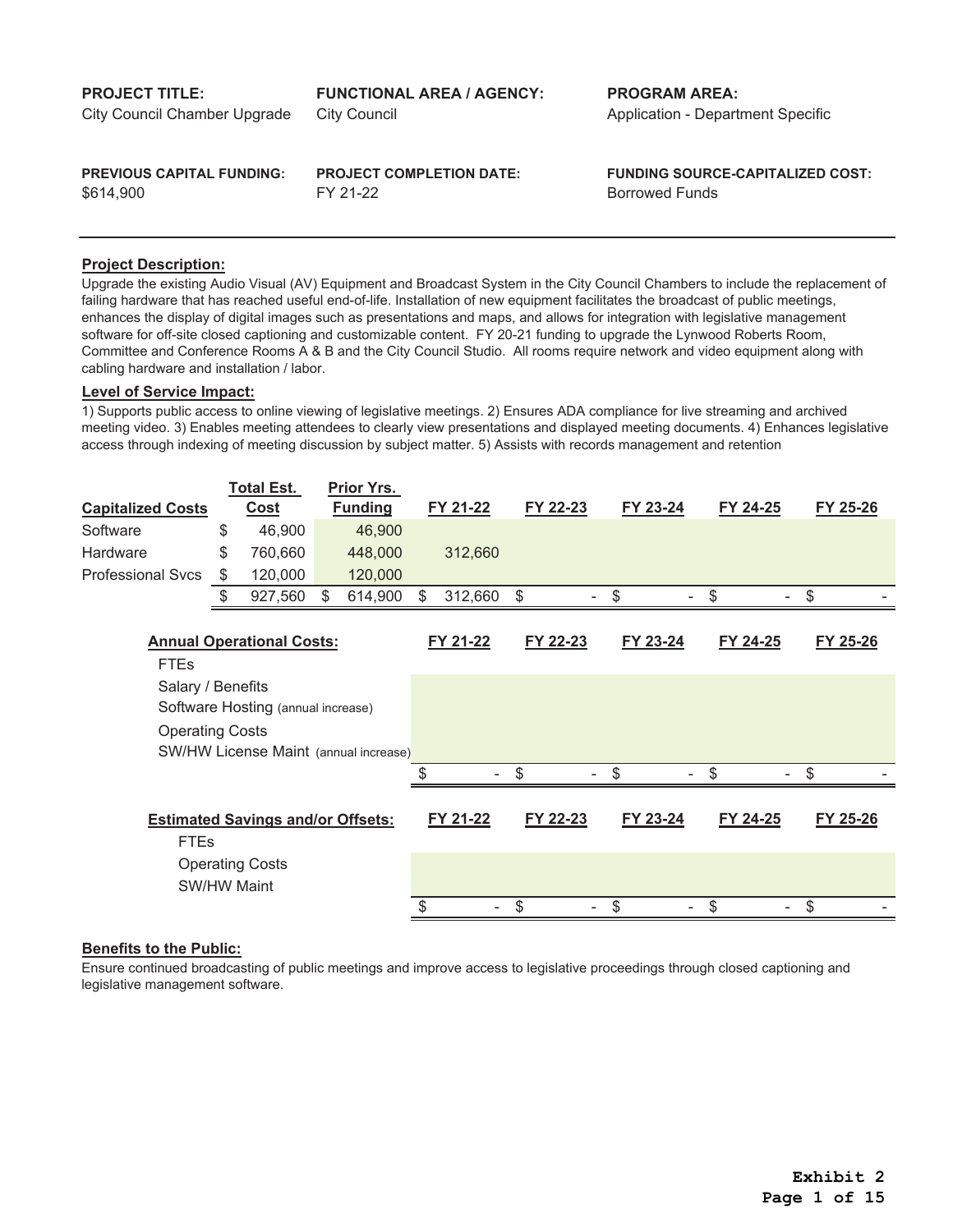|  | <b>PROJECT TITLE:</b> |  |  |
|--|-----------------------|--|--|
|  |                       |  |  |

Lien Tracking System

\$0

FY 22-23 Pay-Go: Departmental Billings

**PREVIOUS CAPITAL FUNDING: PROJECT COMPLETION DATE: FUNDING SOURCE-CAPITALIZED COST:**

# **Project Description:**

The purpose of the project is to replace the current Microsoft Access Lien Tracking system with a new purchased solution that will satisfy the business needs by providing the following functionality: Lien tracking, customer invoicing, interest accrual, reporting and payment accounting functions. In addition, the solution will interface with the following systems: Real Estate, Enterprise Permitting, Oracle ERP, Tax Collector, and Clerk of Court.

# **Level of Service Impact:**

Ensures that the Accounting Division and Municipal Code Compliance is able to properly track liens and ensure that funds are collected and accounted for in a timely manner and according to the City Ordinance.

| <b>Funding</b><br>FY 21-22<br>FY 23-24<br><b>Cost</b><br>FY 22-23<br>FY 24-25<br><b>Capitalized Costs</b><br>300,000<br>\$<br>300,000<br>Software | FY 25-26 |
|---------------------------------------------------------------------------------------------------------------------------------------------------|----------|
|                                                                                                                                                   |          |
|                                                                                                                                                   |          |
| Hardware<br>\$                                                                                                                                    |          |
| <b>Professional Svcs</b><br>\$                                                                                                                    |          |
| \$<br>\$<br>\$<br>\$<br>\$<br>300,000<br>\$<br>300,000                                                                                            | \$       |
|                                                                                                                                                   |          |
| FY 21-22<br>FY 23-24<br>FY 24-25<br>FY 22-23<br><b>Annual Operational Costs:</b>                                                                  | FY 25-26 |
| <b>FTEs</b>                                                                                                                                       |          |
| Salary / Benefits                                                                                                                                 |          |
| Software Hosting (annual increase)                                                                                                                |          |
| 60,000<br><b>Operating Costs</b>                                                                                                                  |          |
| SW/HW License Maint (annual increase)                                                                                                             |          |
| 60,000<br>\$<br>\$<br>\$                                                                                                                          |          |
|                                                                                                                                                   |          |
| FY 21-22<br>FY 22-23<br>FY 23-24<br>FY 24-25<br><b>Estimated Savings and/or Offsets:</b>                                                          | FY 25-26 |
| <b>FTEs</b>                                                                                                                                       |          |
| <b>Operating Costs</b>                                                                                                                            |          |
| <b>SW/HW Maint</b>                                                                                                                                |          |
| \$<br>\$<br>\$<br>\$                                                                                                                              |          |

# **Benefits to the Public:**

The system will support adherence to all applicable City Ordinances in Lien tracking, customer invoicing, interest accrual, reporting and payment accounting functions. In addition, the system will provide a mechanism to track and manage customer accounts, promptly resolve unpaid balances and reduce outstanding balances.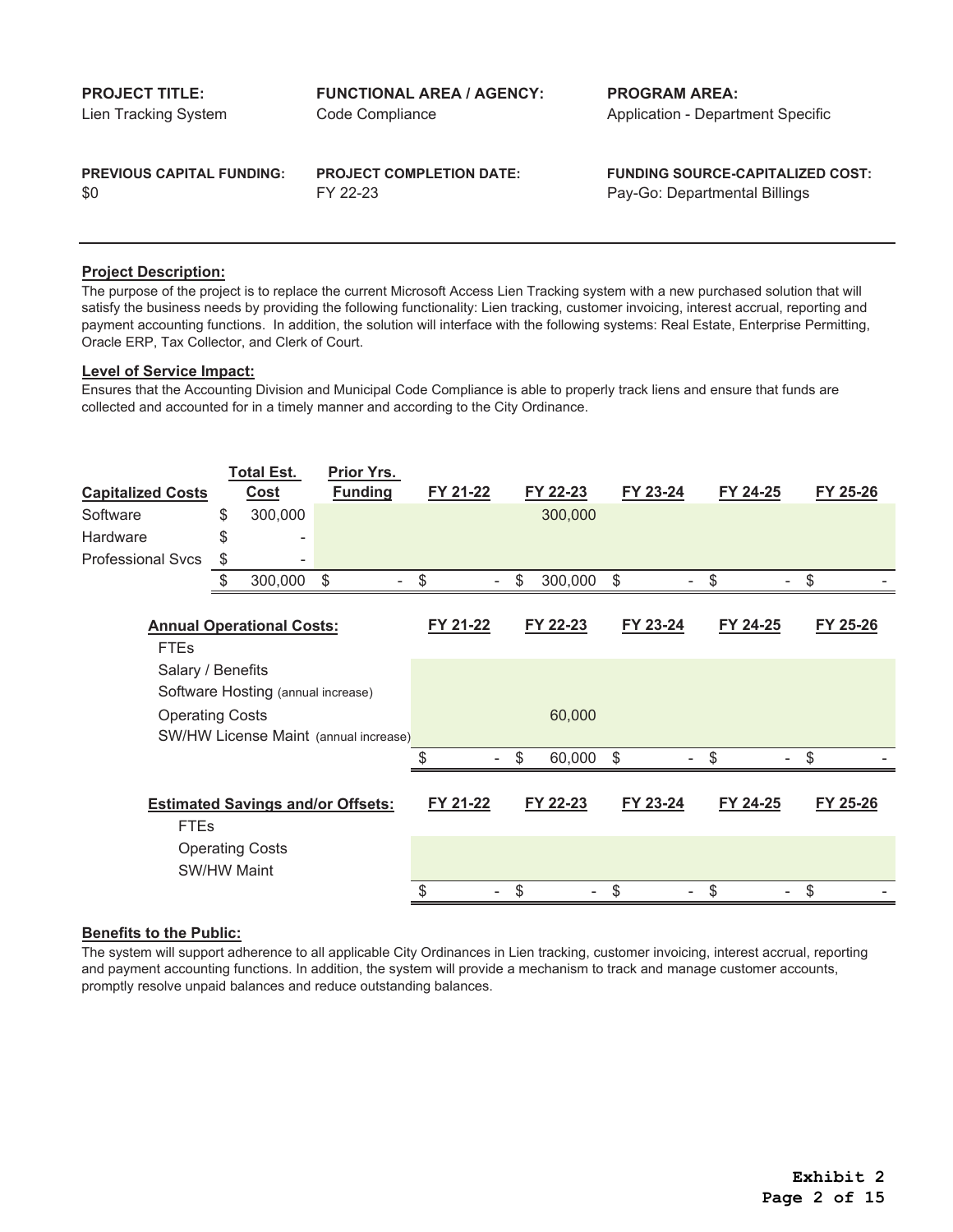| <b>PROJECT TITLE:</b><br>Case Management System -<br>JHRC | <b>FUNCTIONAL AREA / AGENCY:</b><br>JHRC | <b>PROGRAM AREA:</b><br><b>Application - Department Specific</b> |
|-----------------------------------------------------------|------------------------------------------|------------------------------------------------------------------|
| <b>PREVIOUS CAPITAL FUNDING:</b>                          | <b>PROJECT COMPLETION DATE:</b>          | <b>FUNDING SOURCE-CAPITALIZED COST:</b>                          |
| \$90,000                                                  | FY 22-23                                 | Pay-Go: Departmental Billings                                    |

The purpose of this project is to replace the current ITD-developed JHRC Case Management system with a new purchased solution that will allow JHRC to satisfy their business needs by providing the following functionality: Case Management, Tracking Case Information, producing letters, emails/notifications, reports, forms and other documentation related to Human Rights cases.

## **Level of Service Impact:**

Ensures that the JHRC is able to provide services to the residents of Jacksonville / Duval County related to reported matters of discrimination such as employment, public accommodation, HUD, etc... in a timely manner and according to regulatory requirements such as the Equal Employment Opportunity Commission (EEOC).

|                          | <b>Total Est.</b>                        | Prior Yrs.     |          |               |              |                |          |           |
|--------------------------|------------------------------------------|----------------|----------|---------------|--------------|----------------|----------|-----------|
| <b>Capitalized Costs</b> | <b>Cost</b>                              | <b>Funding</b> | FY 21-22 | FY 22-23      | FY 23-24     |                | FY 24-25 | FY 25-26  |
| Software                 | \$                                       |                |          |               |              |                |          |           |
| Hardware                 | \$                                       |                |          |               |              |                |          |           |
| <b>Professional Svcs</b> | \$<br>400,000                            | 90,000         |          | 310,000       |              |                |          |           |
|                          | \$<br>400,000                            | \$<br>90,000   | \$       | \$<br>310,000 | \$           | \$             |          | \$        |
|                          |                                          |                |          |               |              |                |          |           |
|                          | <b>Annual Operational Costs:</b>         |                | FY 21-22 | FY 22-23      | FY 23-24     |                | FY 24-25 | FY 25-26  |
| <b>FTEs</b>              |                                          |                |          |               |              |                |          |           |
| Salary / Benefits        |                                          |                |          |               |              |                |          |           |
|                          | Software Hosting (annual increase)       |                |          |               |              |                |          |           |
| <b>Operating Costs</b>   |                                          |                |          |               | 10,000       |                |          |           |
|                          | SW/HW License Maint (annual increase)    |                |          |               | 68,200       |                | 14,049   | 422       |
|                          |                                          |                | ደ        | \$            | \$<br>78,200 | $\mathfrak{S}$ | 14,049   | \$<br>422 |
|                          |                                          |                |          |               |              |                |          |           |
|                          | <b>Estimated Savings and/or Offsets:</b> |                | FY 21-22 | FY 22-23      | FY 23-24     |                | FY 24-25 | FY 25-26  |
| <b>FTEs</b>              |                                          |                |          |               |              |                |          |           |
|                          | <b>Operating Costs</b>                   |                |          |               |              |                |          |           |
| <b>SW/HW Maint</b>       |                                          |                |          |               |              |                |          |           |
|                          |                                          |                | \$       | \$            | \$           | \$             |          |           |

#### **Benefits to the Public:**

The system will support adherence to applicable laws and oversight agencies in investigating, reporting, resolving, referring or dismissing cases of reported discrimination.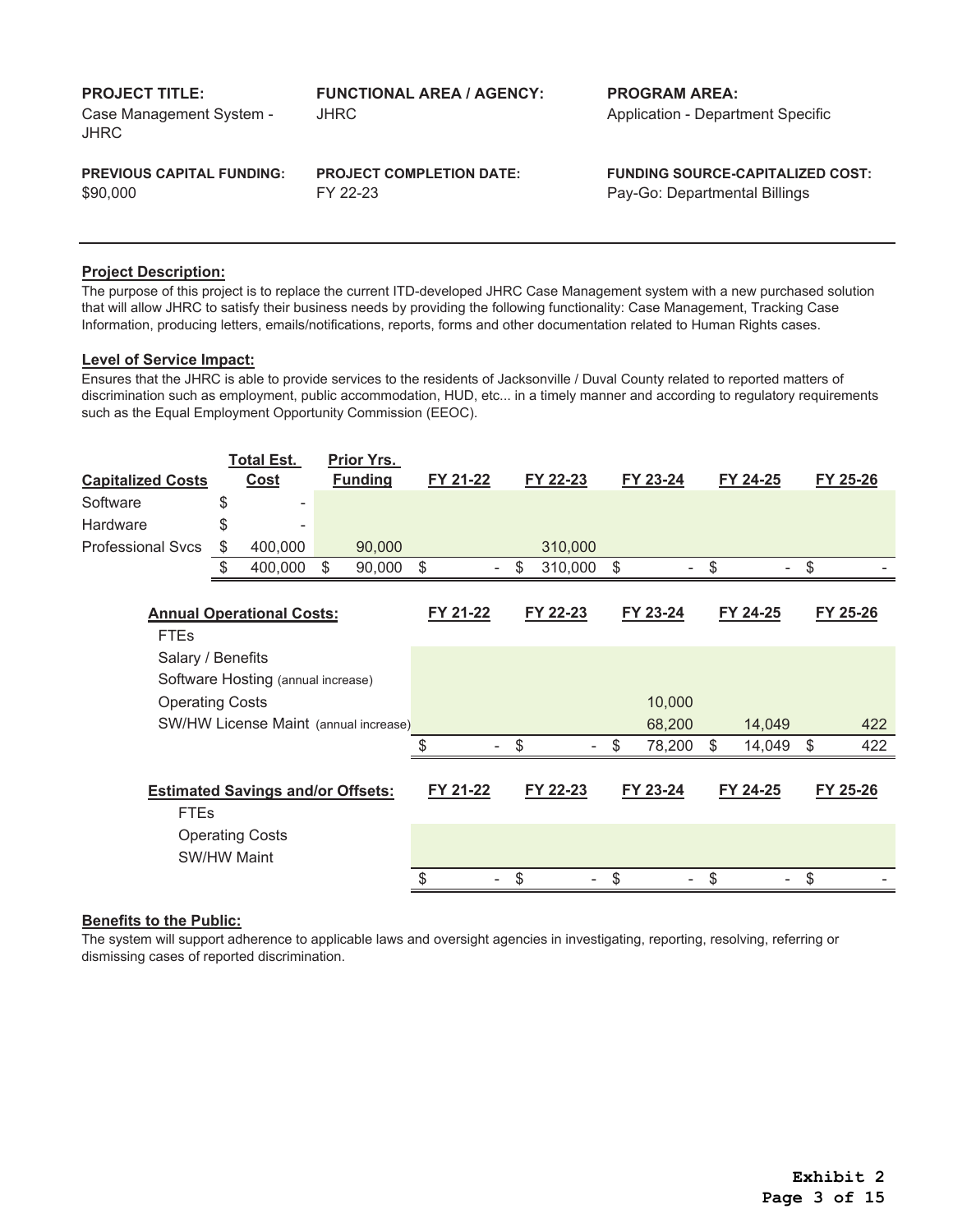**PROJECT TITLE: FUNCTIONAL AREA / AGENCY: PROGRAM AREA:** Real Estate **Application - Department Specific** Real Estate Management System

\$185,000

**PREVIOUS CAPITAL FUNDING: PROJECT COMPLETION DATE: FUNDING SOURCE-CAPITALIZED COST:** FY 22-23 Pay-Go: Departmental Billings

## **Project Description:**

Acquire a SaaS software solution to serve as a single, unified database for managing the disposition of surplus property and tracking land acquisitions for temporary and permanent easements. In addition, the solution will serve as a single authoritative database for tracking all covenants and restrictions of City-owned properties.

## **Level of Service Impact:**

Acquire a SaaS software solution to serve as a single, unified database for managing the disposition of surplus property and tracking land acquisitions for temporary and permanent easements. In addition, the solution will serve as a single authoritative database for tracking all covenants and restrictions of City-owned properties.

|                                                         |    | <b>Total Est.</b>                | Prior Yrs.                            |          |                                |               |          |          |
|---------------------------------------------------------|----|----------------------------------|---------------------------------------|----------|--------------------------------|---------------|----------|----------|
| <b>Capitalized Costs</b>                                |    | Cost                             | <b>Funding</b>                        | FY 21-22 | FY 22-23                       | FY 23-24      | FY 24-25 | FY 25-26 |
| Software                                                | \$ |                                  |                                       |          |                                |               |          |          |
| Hardware                                                | \$ |                                  |                                       |          |                                |               |          |          |
| <b>Professional Sycs</b>                                | \$ | 591,600                          | 185,000                               |          | 406,600                        |               |          |          |
|                                                         | \$ | 591,600                          | 185,000<br>S                          | \$       | \$<br>406,600                  | \$            | \$       | \$       |
| <b>FTEs</b>                                             |    | <b>Annual Operational Costs:</b> |                                       | FY 21-22 | FY 22-23                       | FY 23-24      | FY 24-25 | FY 25-26 |
| Salary / Benefits                                       |    |                                  |                                       |          |                                |               |          |          |
| Software Hosting (annual increase)                      |    |                                  |                                       |          |                                | 165,000       |          |          |
| <b>Operating Costs</b>                                  |    |                                  |                                       |          |                                |               |          |          |
|                                                         |    |                                  | SW/HW License Maint (annual increase) |          |                                |               |          |          |
|                                                         |    |                                  |                                       |          | \$<br>$\overline{\phantom{a}}$ | \$<br>165,000 | \$       | \$       |
| <b>Estimated Savings and/or Offsets:</b><br><b>FTEs</b> |    |                                  | FY 21-22                              | FY 22-23 | FY 23-24                       | FY 24-25      | FY 25-26 |          |
| <b>Operating Costs</b><br><b>SW/HW Maint</b>            |    |                                  |                                       |          |                                |               |          |          |
|                                                         |    |                                  |                                       | \$       | \$                             | \$            | \$       | \$       |

## **Benefits to the Public:**

Improve the management of surplus properties and land acquisitions and provide for greater efficiencies in tracking covenants and restrictions for City-owned properties.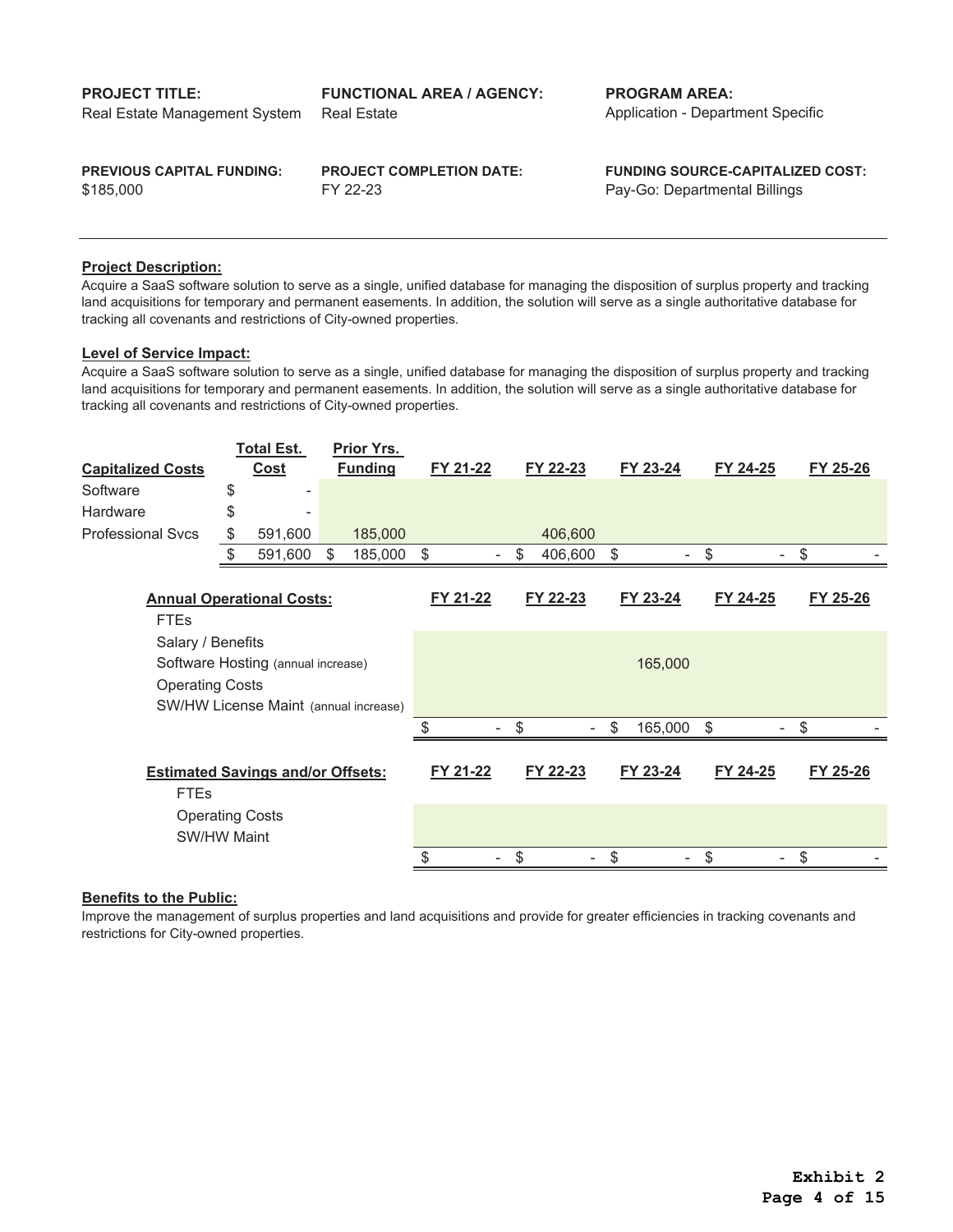1Cloud: Enterprise Financial and Resource Management Solution

\$47,993,283

**PROJECT TITLE: FUNCTIONAL AREA / AGENCY: PROGRAM AREA:** Citywide Enterprise Solution

**PREVIOUS CAPITAL FUNDING: PROJECT COMPLETION DATE: FUNDING SOURCE-CAPITALIZED COST:** FY 25-26 Borrowed Funds

#### **Project Description:**

This project will consolidate multiple ad-hoc systems (FAMIS, Budget Prep, Oracle HRMS, Oracle Position Control, Employee Performance Management, JaxPro and Fixed Assets) into one integrated, hosted solution that is designed for consistency and completeness of business roles and will reduce duplicate functions and improve efficiencies. Enterprise Resource Planning (ERP) will provide consolidated data and information to drive decision making with real-time views of business process performance. ERP/1Cloud will assist with optimization of core finance and operational functions. In FY20+, additional modules are planned to replace the existing JaxPension-General and Police Fire Pension systems, automate Tangible Personal Property process, provide a Cloud Access Security Broker, management of Enterprise Contracts, Enterprise Data and Talent Management along with gathering requirements for replacing RMS, EIS and Enterprise Asset Management

#### **Level of Service Impact:**

This project will potentially reduce software maintenance and support when implementing industry best practices even while increasing the volume of processing business transactions.

|                                                                                                                            |    |                                  |    | <b>Prior Yrs.</b> |           |                                |                      |                 |               |
|----------------------------------------------------------------------------------------------------------------------------|----|----------------------------------|----|-------------------|-----------|--------------------------------|----------------------|-----------------|---------------|
| <b>Capitalized Costs</b>                                                                                                   |    | <b>Total Est. Cost</b>           |    | <b>Funding</b>    | FY 21-22  | FY 22-23                       | FY 23-24             | FY 24-25        | FY 25-26      |
| Software                                                                                                                   | \$ |                                  |    |                   |           |                                |                      |                 |               |
| Capital Internal Svc                                                                                                       | \$ | 11,479,175                       |    | 6,879,175         | 600,000   | 1,000,000                      | 1,500,000            | 1,500,000       |               |
| <b>Professional Sycs</b>                                                                                                   | S  | 55,990,108                       |    | 41,114,108        | (600,000) | 5,000,000                      | 3,000,000            | 6,500,000       | 976,000       |
|                                                                                                                            | S  | 67,469,283                       | \$ | 47,993,283        | \$        | \$<br>6,000,000                | \$4,500,000          | \$<br>8,000,000 | \$<br>976,000 |
| <b>FTEs</b>                                                                                                                |    | <b>Annual Operational Costs:</b> |    |                   | FY 21-22  | FY 22-23                       | FY 23-24             | FY 24-25        | FY 25-26      |
| Salary / Benefits<br>Software Hosting (annual increase)<br><b>Operating Costs</b><br>SW/HW License Maint (annual increase) |    |                                  |    | 716,000           | 683,000   | 1,250,000                      | 750,000              |                 |               |
|                                                                                                                            |    |                                  |    |                   | \$        | \$<br>716,000                  | \$<br>683,000        | \$<br>1,250,000 | \$<br>750,000 |
| <b>Estimated Savings and/or Offsets:</b><br><b>FTEs</b>                                                                    |    |                                  |    | FY 21-22          | FY 22-23  | FY 23-24                       | FY 24-25             | FY 25-26        |               |
| <b>Operating Costs</b><br><b>SW/HW Maint</b>                                                                               |    |                                  |    |                   |           | (724,000)                      |                      |                 |               |
|                                                                                                                            |    |                                  |    |                   |           | \$<br>$\overline{\phantom{a}}$ | \$<br>$(724,000)$ \$ |                 | \$            |

## **Benefits to the Public:**

Provides faster business process transaction throughput (invoices, payments, etc). Better transparency of where public dollars are being spent. Makes doing business with the city (vendors) simpler and easier which could drive down need for taxpayer funds for operating expenses.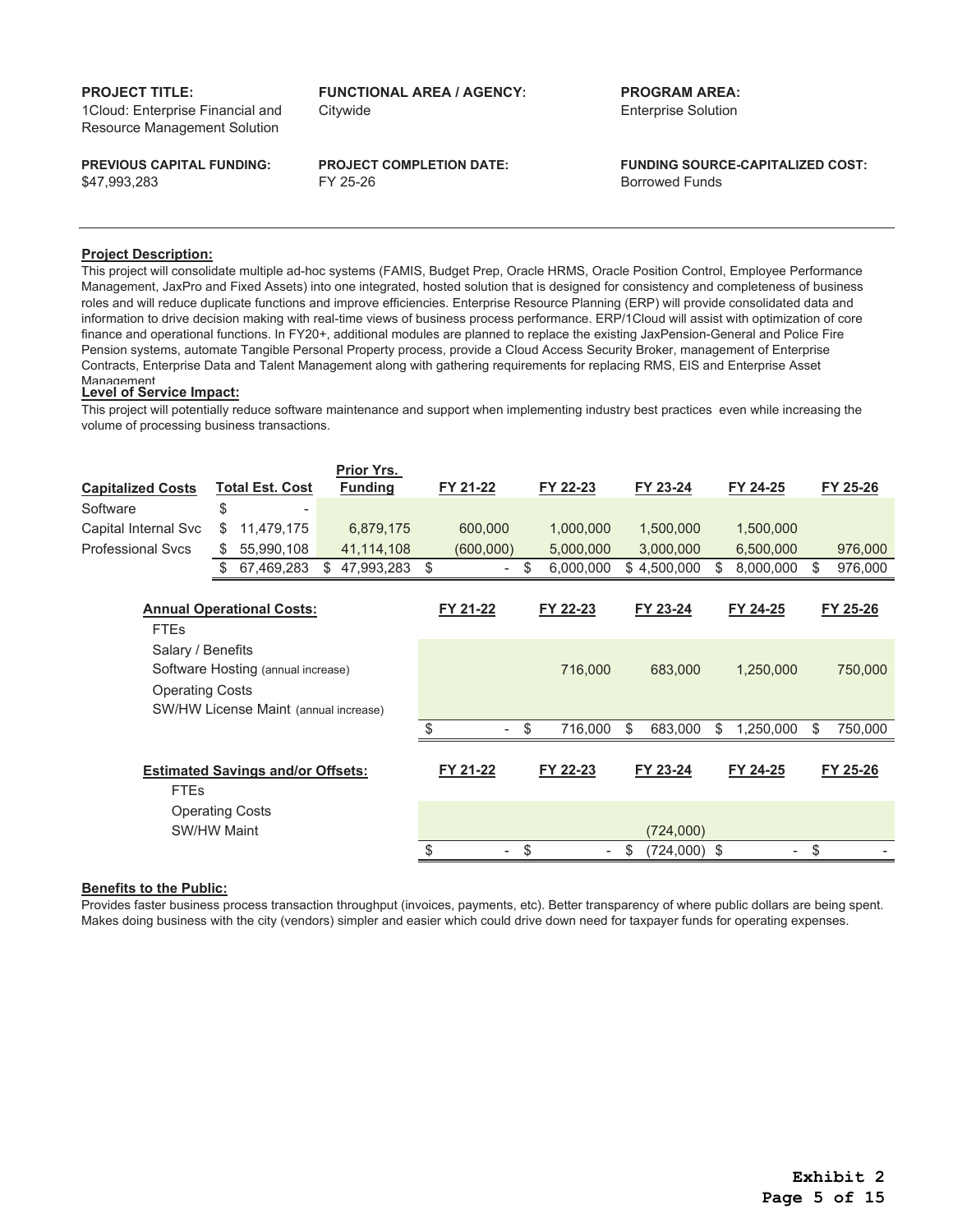Enterprise Permit / Land Use Management

**PROJECT TITLE: FUNCTIONAL AREA / AGENCY: PROGRAM AREA:** Citywide Enterprise Solution

\$8,916,748

FY 21-22 Pay-Go: Departmental Billings

**PREVIOUS CAPITAL FUNDING: PROJECT COMPLETION DATE: FUNDING SOURCE-CAPITALIZED COST:**

#### **Project Description:**

An Enterprise Permit Management/Land Use Solution will provide a vendor product that will be able to replace multiple systems within departments such as Public Works, Planning and Development, Jacksonville Fire and Rescue, and Neighborhoods. Major functions of the enterprise solution include: permitting, design review, inspections, violation and citation processing and tracking. The commercial software is intended to replace the following existing systems: Building Inspection System, Fire Prevention Inspections (FPI) System, Development Services Civil Plans and Plat Reviews System, Concurrency and Mobility Management System, Zoning Management System, Land Use and Zoning Application (LUZAP) System, Wellhead Permitting System, Construction Trades Qualifying Board (Business Licensing) System, and Special Events Permitting System.

#### **Level of Service Impact:**

The existing systems were developed in-house and require significant enhancements and maintenance. The new project/solution will reduce maintenance costs and provide faster turn-around time to the public and contractor/builders for permitting, design review, and inspection functions.

|                                          | <b>Total Est.</b>                  | Prior Yrs.                            |               |                                |          |          |          |
|------------------------------------------|------------------------------------|---------------------------------------|---------------|--------------------------------|----------|----------|----------|
| <b>Capitalized Costs</b>                 | <b>Cost</b>                        | <b>Funding</b>                        | FY 21-22      | FY 22-23                       | FY 23-24 | FY 24-25 | FY 25-26 |
| Capital Internal Svc                     | \$<br>4,171,930                    |                                       | 4,171,930     |                                |          |          |          |
| Hardware                                 | \$<br>244,818                      | 244,818                               |               |                                |          |          |          |
| <b>Professional Svcs</b>                 | \$<br>4,500,000                    | 8,671,930                             | (4, 171, 930) |                                |          |          |          |
|                                          | \$<br>8,916,748                    | \$8,916,748                           | $\sqrt[6]{3}$ | \$<br>-                        | \$       | \$       | \$       |
|                                          |                                    |                                       |               |                                |          |          |          |
| <b>Annual Operational Costs:</b>         |                                    |                                       | FY 21-22      | FY 22-23                       | FY 23-24 | FY 24-25 | FY 25-26 |
| <b>FTEs</b>                              |                                    |                                       |               |                                |          |          |          |
| Salary / Benefits                        |                                    |                                       |               |                                |          |          |          |
|                                          | Software Hosting (annual increase) |                                       |               |                                |          |          |          |
| <b>Operating Costs</b>                   |                                    |                                       |               |                                |          |          |          |
|                                          |                                    | SW/HW License Maint (annual increase) |               |                                |          |          |          |
|                                          |                                    |                                       | \$<br>۰.      | \$<br>$\overline{\phantom{0}}$ | \$       | \$       | \$       |
|                                          |                                    |                                       |               |                                |          |          |          |
| <b>Estimated Savings and/or Offsets:</b> |                                    |                                       | FY 21-22      | FY 22-23                       | FY 23-24 | FY 24-25 | FY 25-26 |
| <b>FTEs</b>                              |                                    |                                       |               |                                |          |          |          |
| <b>Operating Costs</b>                   |                                    |                                       |               |                                |          |          |          |
| <b>SW/HW Maint</b>                       |                                    |                                       |               |                                |          |          |          |
|                                          |                                    |                                       | \$            | \$<br>۰                        | \$       | \$       | \$       |

#### **Benefits to the Public:**

Citizens will be better served with reduced time and cost and online access to a more streamlined permitting, design review, and inspection process.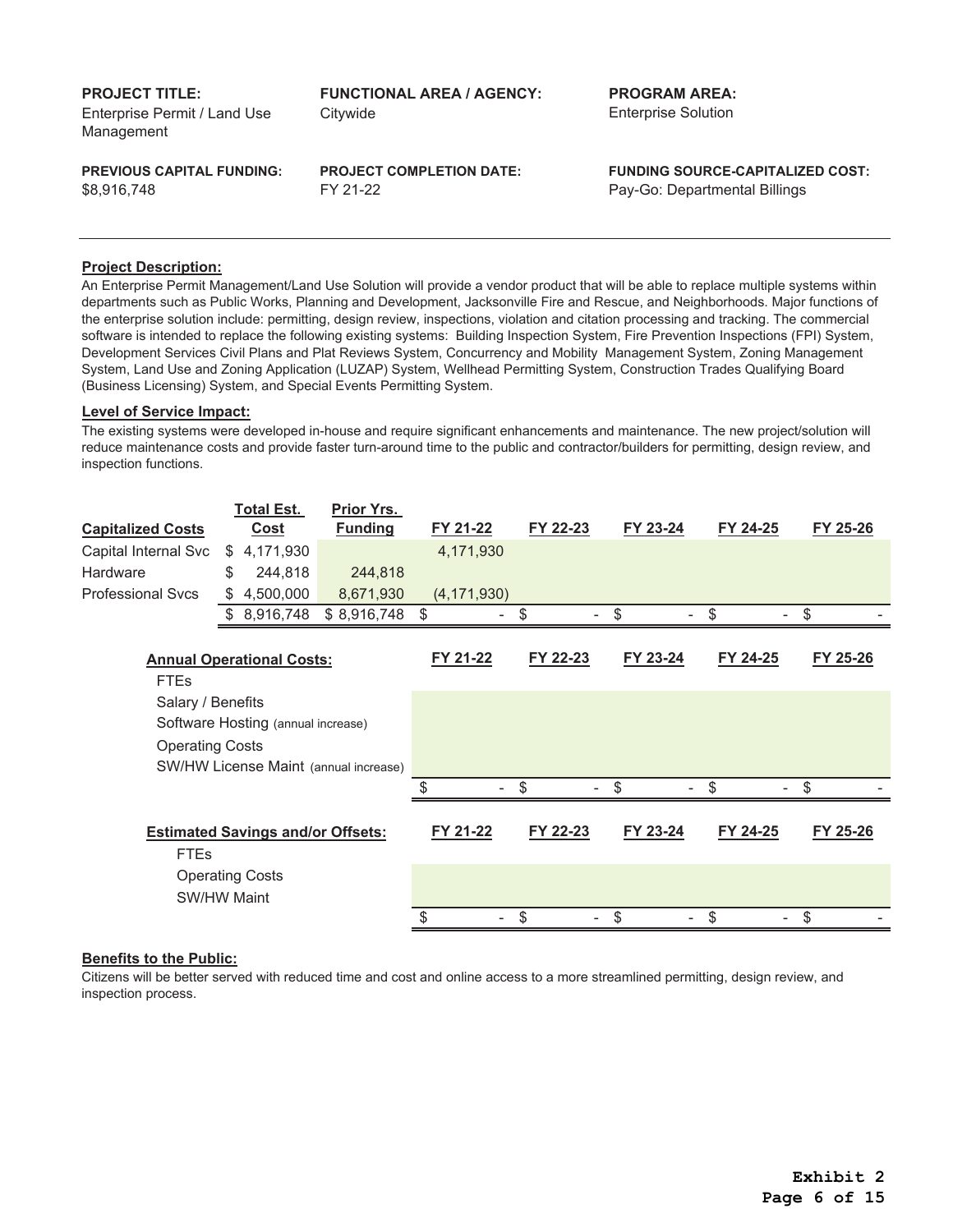| <b>PROJECT TITLE:</b>            | <b>FUNCTIONAL AREA / AGENCY:</b> | <b>PROGRAM AREA:</b>                    |
|----------------------------------|----------------------------------|-----------------------------------------|
| Radio - Mobile Radio Refresh     | Citywide                         | Equipment Refresh                       |
| <b>PREVIOUS CAPITAL FUNDING:</b> | <b>PROJECT COMPLETION DATE:</b>  | <b>FUNDING SOURCE-CAPITALIZED COST:</b> |
| \$7.071.586                      | FY 22-23                         | ARP Funding                             |

Funding to replace all mobile radios for JSO, JFRD as well as consollette and specialty mobile radios. Total estimated cost is reflective of an eight year refresh project to be completed in FY22-23.

## **Level of Service Impact:**

Two-way mobile radios allow Law Enforcement, Fire Rescue, Emergency Management, Education/campus security, Utility Company and General City agencies radio communication capabilities throughout Duval and surrounding counties.

| <b>Capitalized Costs Total Est. Cost</b> |                                          | Prior Yrs.<br><b>Funding</b> | FY 21-22    | FY 22-23 | FY 23-24 | FY 24-25 | FY 25-26 |
|------------------------------------------|------------------------------------------|------------------------------|-------------|----------|----------|----------|----------|
| Software                                 | \$                                       |                              |             |          |          |          |          |
| Hardware                                 | 10,583,691<br>\$                         | 7,071,586                    | 2,313,657   |          |          |          |          |
| <b>Professional Svcs</b>                 | \$                                       |                              |             |          |          |          |          |
|                                          | \$<br>10,583,691                         | \$7,071,586                  | \$2,313,657 | \$<br>٠  | \$<br>٠  | \$<br>٠  | \$       |
| <b>FTEs</b>                              | <b>Annual Operational Costs:</b>         |                              | FY 21-22    | FY 22-23 | FY 23-24 | FY 24-25 | FY 25-26 |
|                                          | Salary / Benefits                        |                              |             |          |          |          |          |
|                                          | Software Hosting                         |                              |             |          |          |          |          |
|                                          | <b>Operating Costs</b>                   |                              |             |          |          |          |          |
|                                          | <b>SW/HW License Maintenance</b>         |                              |             |          |          |          |          |
|                                          |                                          |                              | ፍ           | \$       | \$       | \$       | \$       |
| <b>FTEs</b>                              | <b>Estimated Savings and/or Offsets:</b> |                              | FY 21-22    | FY 22-23 | FY 23-24 | FY 24-25 | FY 25-26 |
|                                          | <b>Operating Costs</b>                   |                              |             |          |          |          |          |
|                                          | <b>SW/HW Maint</b>                       |                              |             |          |          |          |          |
|                                          |                                          |                              | \$          | \$       | \$       | \$       | \$       |

#### **Benefits to the Public:**

Updates technological capabilities and reduces the possibility of radio equipment failure and delayed emergency responsiveness.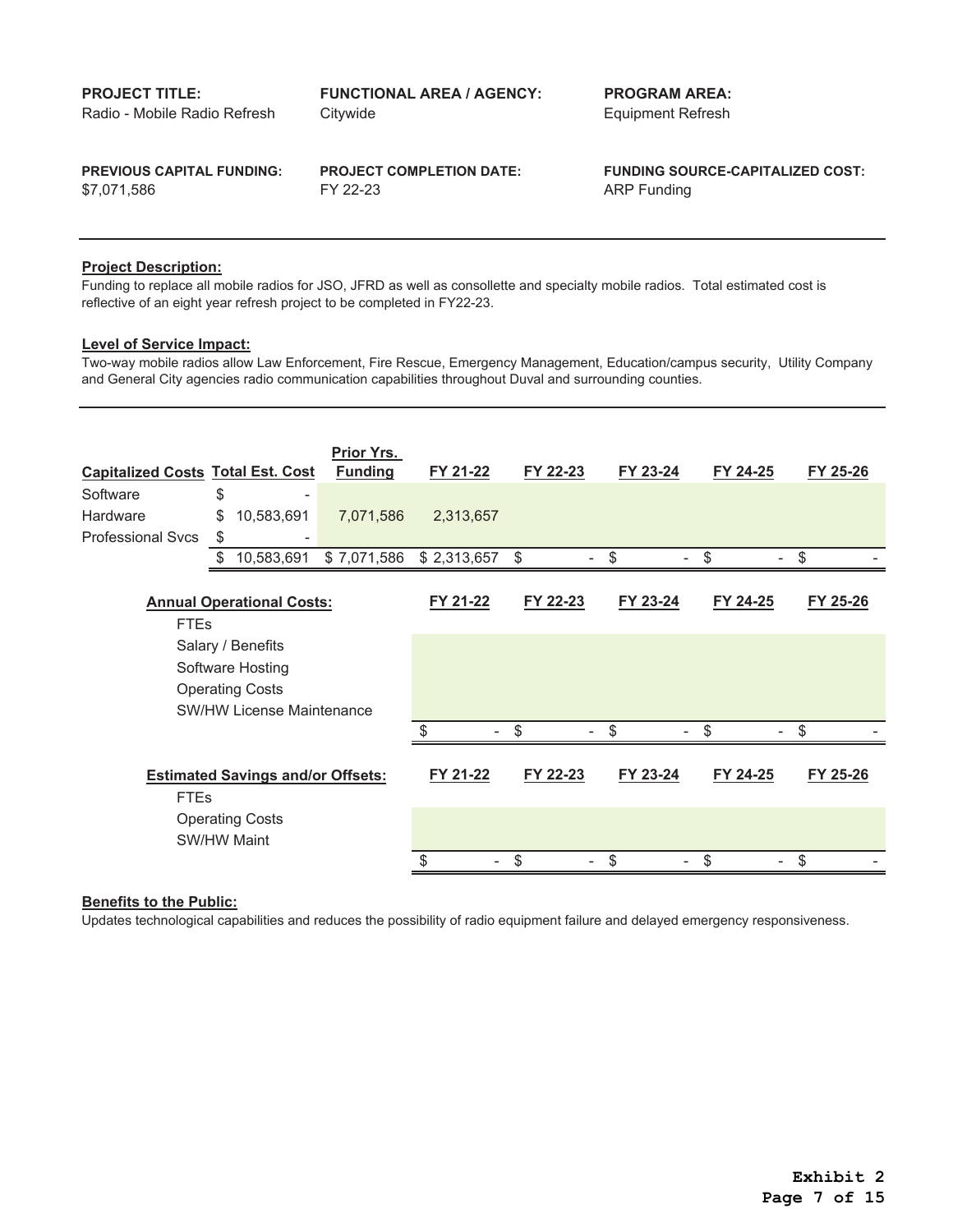**PROJECT TITLE: FUNCTIONAL AREA / AGENCY: PROGRAM AREA:** Citywide **Equipment Refresh PREVIOUS CAPITAL FUNDING: PROJECT COMPLETION DATE: FUNDING SOURCE-CAPITALIZED COST:** FY 25-26 ARP Funding Radio - Portable Radio Refresh \$6,947,155

## **Project Description:**

Funding to replace all portable radios for JSO, JFRD as well as non-public safety portable radios. Total estimated cost is reflective of an eight year refresh project to be completed in FY 25-26.

#### **Level of Service Impact:**

Two-way mobile radios allow Law Enforcement, Fire Rescue, Emergency Management, Education/campus security, Utility Company and General City agencies radio communication capabilities throughout Duval and surrounding counties.

| <b>Capitalized Costs</b> | <b>Total Est.</b><br><b>Cost</b>             | Prior Yrs.<br><b>Funding</b> | FY 21-22    | FY 22-23    | FY 23-24 | FY 24-25 | FY 25-26 |
|--------------------------|----------------------------------------------|------------------------------|-------------|-------------|----------|----------|----------|
| Software                 | \$                                           |                              |             |             |          |          |          |
| <b>Hardware</b>          | \$29,317,037                                 | 6,947,155                    | 8,320,909   | 9,271,631   |          |          |          |
| <b>Professional Svcs</b> | 950,721<br>S                                 |                              | 950,721     |             |          |          |          |
|                          | \$30,267,758                                 | \$6,947,155                  | \$9,271,630 | \$9,271,631 | \$       | \$       | \$       |
| <b>FTEs</b>              | <b>Annual Operational Costs:</b>             |                              | FY 21-22    | FY 22-23    | FY 23-24 | FY 24-25 | FY 25-26 |
|                          | Salary / Benefits                            |                              |             |             |          |          |          |
|                          | Software Hosting                             |                              |             |             |          |          |          |
|                          | <b>Operating Costs</b>                       |                              |             |             |          |          |          |
|                          | <b>SW/HW License Maintenance</b>             |                              |             |             |          |          |          |
|                          |                                              |                              | \$          | \$          | \$       | \$       | \$       |
| <b>FTEs</b>              | <b>Estimated Savings and/or Offsets:</b>     |                              | FY 21-22    | FY 22-23    | FY 23-24 | FY 24-25 | FY 25-26 |
|                          | <b>Operating Costs</b><br><b>SW/HW Maint</b> |                              |             |             |          |          |          |
|                          |                                              |                              |             | \$          | S        | \$       |          |

#### **Benefits to the Public:**

Updates technological capabilities and reduces the possibility of radio equipment failure and delayed emergency responsiveness.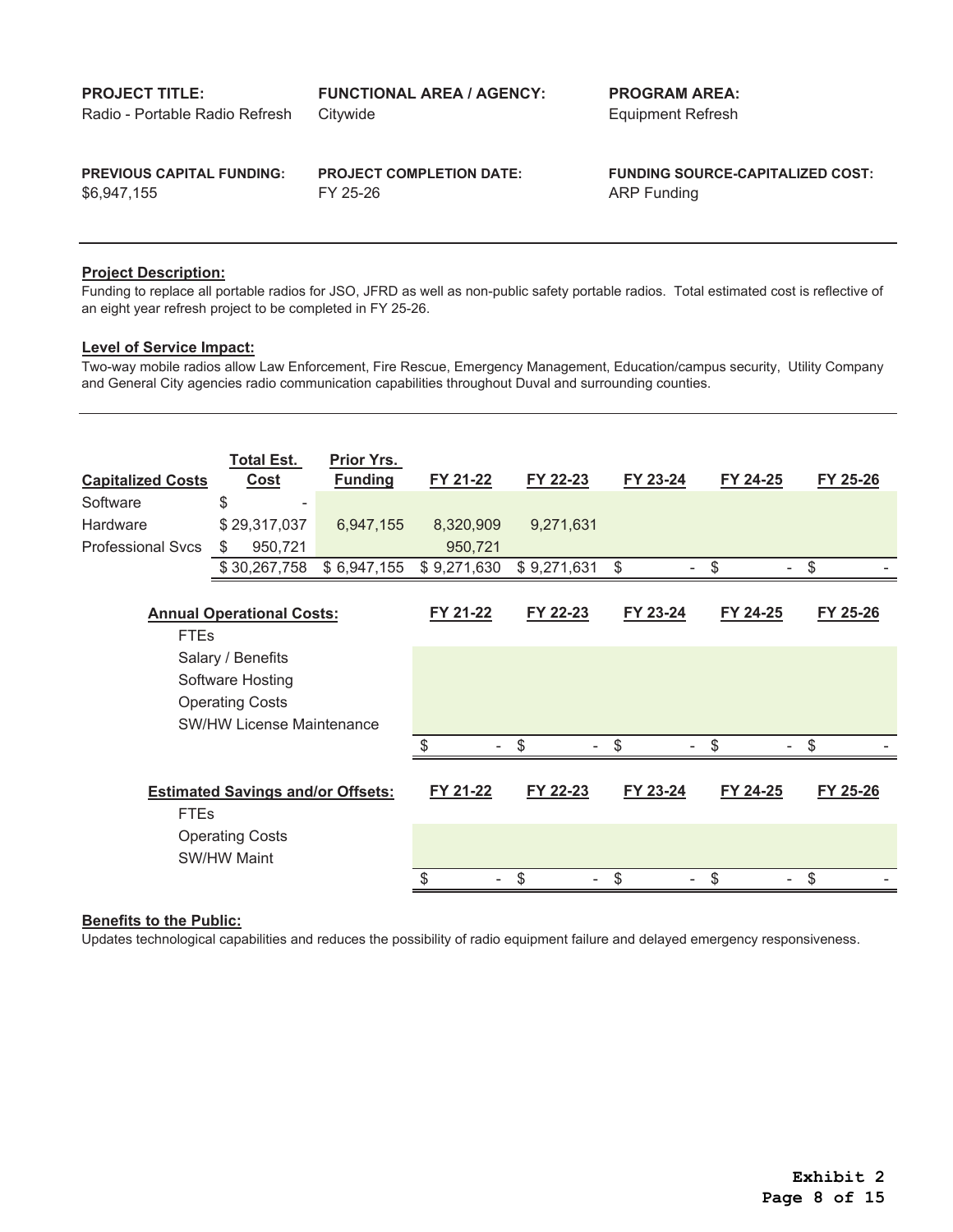| <b>PROJECT TITLE:</b>          | <b>FUNCTIONAL AREA / AGENCY:</b> | <b>PROGRAM AREA:</b>                    |
|--------------------------------|----------------------------------|-----------------------------------------|
| Network Equipment Refresh      | ITD.                             | <b>Equipment Refresh</b>                |
| <b>PREVIOUS EQUIP FUNDING:</b> | <b>PROJECT COMPLETION DATE:</b>  | <b>FUNDING SOURCE-CAPITALIZED COST:</b> |
| \$2,209,718                    | On-Going                         | Pay-Go - Equipment Refresh              |

Establish a recurring refresh cycle to replace network devices each year resulting in all network equipment being replaced every eight (8) years. Each year the network replacement strategy will be reviewed to identify efficiencies and improvements in hardware/software technology based on infrastructure bandwidth, customer capacity and trending technologies.

In FY2022, the amount includes the cost of relocating JEA fiber from Monroe to Adams Street to eliminate a location vulnerability.

## **Level of Service Impact:**

1) Minimize network outages and business interruptions preventing productivity loss caused by outdated and unsupported equipment.

2) Eliminate unnecessary equipment expenditures due to unsupported devices. 3) Create an ongoing equipment refresh cycle.

|                                  | <b>Total Est.</b>                        | Prior Yrs.     |               |                                |                         |          |               |    |          |
|----------------------------------|------------------------------------------|----------------|---------------|--------------------------------|-------------------------|----------|---------------|----|----------|
| <b>Equipment Costs</b>           | <b>Cost</b>                              | <b>Funding</b> | FY 21-22      | FY 22-23                       |                         | FY 23-24 | FY 24-25      |    | FY 25-26 |
|                                  | \$                                       |                |               |                                |                         |          |               |    |          |
| Over \$1,000                     | \$<br>3,149,487                          | 1,921,247      | 348,240       | 220,000                        |                         | 220,000  | 220,000       |    | 220,000  |
| Under \$1,000                    | 809,300<br>S.                            | 288,471        | 40,829        | 120,000                        |                         | 120,000  | 120,000       |    | 120,000  |
|                                  | 3,958,787<br>\$                          | \$2,209,718    | \$<br>389,069 | \$<br>340,000                  | \$                      | 340,000  | \$<br>340,000 | S  | 340,000  |
|                                  |                                          |                |               |                                |                         |          |               |    |          |
| <b>Annual Operational Costs:</b> |                                          |                | FY 21-22      | FY 22-23                       |                         | FY 23-24 | FY 24-25      |    | FY 25-26 |
| <b>FTEs</b>                      |                                          |                |               |                                |                         |          |               |    |          |
|                                  | Salary / Benefits                        |                |               |                                |                         |          |               |    |          |
|                                  | Software Hosting                         |                |               |                                |                         |          |               |    |          |
| <b>Operating Costs</b>           |                                          |                |               |                                |                         |          |               |    |          |
|                                  | <b>SW/HW License Maintenance</b>         |                |               |                                |                         |          |               |    |          |
|                                  |                                          |                | \$<br>٠       | \$<br>$\overline{\phantom{a}}$ | $\sqrt[6]{\frac{1}{2}}$ | -        | \$            | \$ |          |
|                                  |                                          |                |               |                                |                         |          |               |    |          |
|                                  | <b>Estimated Savings and/or Offsets:</b> |                | FY 21-22      | FY 22-23                       |                         | FY 23-24 | FY 24-25      |    | FY 25-26 |
| <b>FTEs</b>                      |                                          |                |               |                                |                         |          |               |    |          |
|                                  | <b>Operating Costs</b>                   |                |               |                                |                         |          |               |    |          |
|                                  | <b>SW/HW Maint</b>                       |                |               |                                |                         |          |               |    |          |
|                                  |                                          |                | \$            | \$<br>٠                        | \$                      |          | \$            | \$ |          |

#### **Benefits to the Public:**

City services are maintained and kept available to citizens by proactively ensuring network access continuity.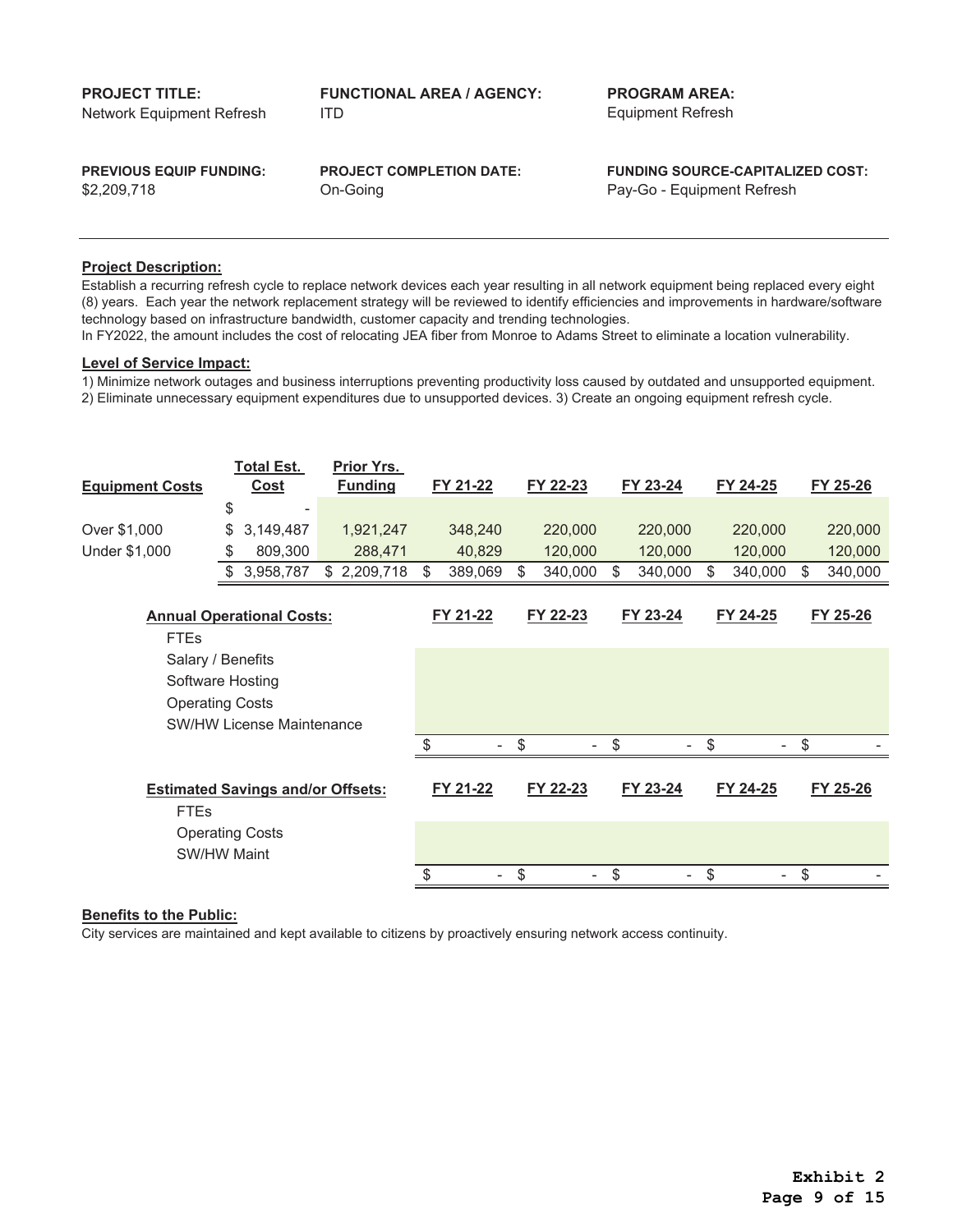| <b>PROJECT TITLE:</b>            | <b>FUNCTIONAL AREA / AGENCY:</b> | <b>PROGRAM AREA:</b>                    |
|----------------------------------|----------------------------------|-----------------------------------------|
| Server Equipment Refresh         | ITD.                             | Equipment Refresh                       |
| <b>PREVIOUS CAPITAL FUNDING:</b> | <b>PROJECT COMPLETION DATE:</b>  | <b>FUNDING SOURCE-CAPITALIZED COST:</b> |
| \$1.158.156                      | On-Going                         | Pay-Go - Equipment Refresh              |

The intent is to keep the server infrastructure and vendor support for hardware and software issues current by completing an annual server refresh of the existing inventory of those physical servers that fall into the category of Information Technologies Division recommended five year replacement cycle. Each year, the server replacement strategy will be reviewed to identify efficiencies and improvements in hardware/software technology to virtualize some servers based on infrastructure bandwidth, customer capacity and trending technologies. This will allow us to address standalone physical servers that fall outside of our virtual environment (Network Video Recorder, File, etc). In FY2022, three servers will be replaced and a Data Recovery Platform implemented.

#### **Level of Service Impact:**

1) Ensure efficient response to server issues. 2) Reduce costs of labor and lost productivity due to server outages and "crashes." 3) Enhance application performance and system stability.

|                          |             | <b>Total Est.</b>                | <b>Prior Yrs.</b>                        |             |                      |               |               |               |
|--------------------------|-------------|----------------------------------|------------------------------------------|-------------|----------------------|---------------|---------------|---------------|
| <b>Capitalized Costs</b> |             | <b>Cost</b>                      | <b>Funding</b>                           | FY 21-22    | FY 22-23             | FY 23-24      | FY 24-25      | FY 25-26      |
| Software                 | \$          | 1,626                            | 1,626                                    |             |                      |               |               |               |
| Hardware                 | \$.         | 2,818,067                        | 1,156,530                                | 1,141,537   | 130,000              | 130,000       | 130,000       | 130,000       |
| <b>Professional Sycs</b> | \$          | ۰                                |                                          |             |                      |               |               |               |
|                          | \$          | 2,819,693                        | \$1,158,156                              | \$1,141,537 | \$<br>130,000        | \$<br>130,000 | \$<br>130,000 | \$<br>130,000 |
|                          |             |                                  |                                          |             |                      |               |               |               |
|                          |             | <b>Annual Operational Costs:</b> |                                          | FY 21-22    | FY 22-23             | FY 23-24      | FY 24-25      | FY 25-26      |
|                          | <b>FTEs</b> |                                  |                                          |             |                      |               |               |               |
|                          |             | Salary / Benefits                |                                          |             |                      |               |               |               |
|                          |             | Software Hosting                 |                                          |             |                      |               |               |               |
|                          |             | <b>Operating Costs</b>           |                                          |             |                      |               |               |               |
|                          |             | <b>SW/HW License Maintenance</b> |                                          |             |                      |               |               |               |
|                          |             |                                  |                                          | \$          | \$<br>-              | \$            | \$            | \$            |
|                          |             |                                  |                                          |             |                      |               |               |               |
|                          |             |                                  | <b>Estimated Savings and/or Offsets:</b> | FY 21-22    | FY 22-23             | FY 23-24      | FY 24-25      | FY 25-26      |
|                          | <b>FTEs</b> |                                  |                                          |             |                      |               |               |               |
|                          |             | <b>Operating Costs</b>           |                                          |             |                      |               |               |               |
|                          |             | <b>SW/HW Maint</b>               |                                          |             |                      |               |               |               |
|                          |             |                                  |                                          | \$          | \$<br>$\blacksquare$ | \$            | \$            | \$            |

## **Benefits to the Public:**

City services are maintained and kept available to citizens by proactively ensuring systems continuity and preventing risks to public safety.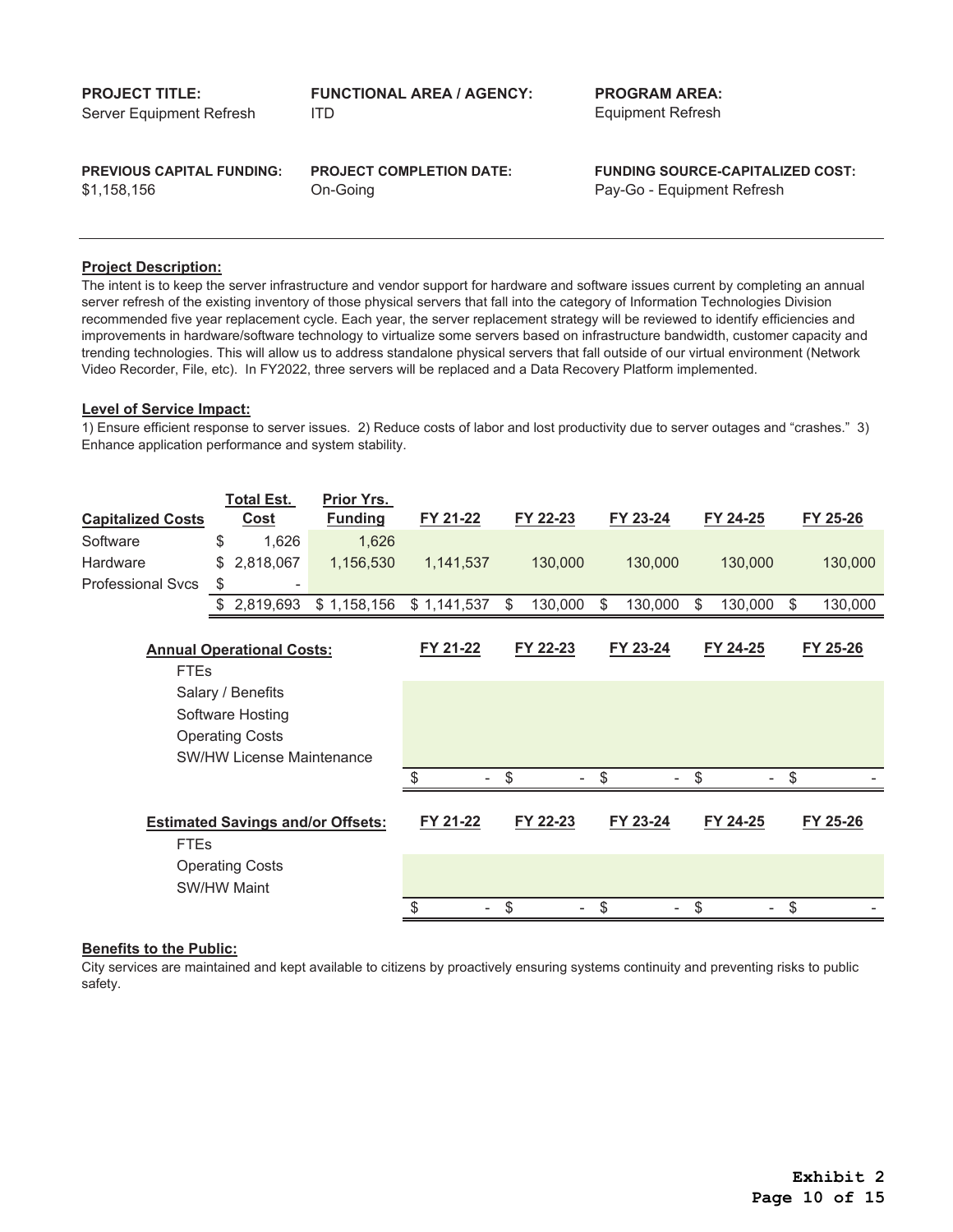| <b>PROJECT TITLE:</b><br>JFRD Mobile Data Terminal<br>Refresh | <b>FUNCTIONAL AREA / AGENCY:</b><br>JFRD. | <b>PROGRAM AREA:</b><br><b>Equipment Refresh</b> |
|---------------------------------------------------------------|-------------------------------------------|--------------------------------------------------|
| <b>PREVIOUS CAPITAL FUNDING:</b>                              | <b>PROJECT COMPLETION DATE:</b>           | <b>FUNDING SOURCE-CAPITALIZED COST:</b>          |
| \$1,247,579                                                   | FY 22-23                                  | Pay-Go: Departmental Billings                    |

JFRD operates with a minimum of 215 ruggedized computers that are used in rescue and Fire Chief vehicles, brush trucks, tankers including deployments at Fire Stations. The funding requested in the three ensuing fiscal years is intended to replace devices coming off warranty.

## **Level of Service Impact:**

Due to the environment in which these computers are used, they tend to experience higher breakage rates and failures in comparison to computers used in standard office environments and historically start malfunctioning after four years. Once the warranty expires, after five years, the repairs are usually not cost-effective with many devices being in an un-repairable state.

|                                  | <b>Total Est.</b>                        | Prior Yrs.     |          |              |          |          |          |          |
|----------------------------------|------------------------------------------|----------------|----------|--------------|----------|----------|----------|----------|
| <b>Capitalized Costs</b>         | <b>Cost</b>                              | <b>Funding</b> | FY 21-22 |              | FY 22-23 | FY 23-24 | FY 24-25 | FY 25-26 |
| Software                         | \$                                       |                |          |              |          |          |          |          |
| Hardware                         | 1,766,019<br>\$                          | 1,247,579      |          | 18,440       | 500,000  |          |          |          |
| <b>Professional Svcs</b>         | \$                                       |                |          |              |          |          |          |          |
|                                  | 1,766,019<br>\$                          | \$1,247,579    | \$       | 18,440<br>\$ | 500,000  | \$       | \$       | \$       |
|                                  |                                          |                |          |              |          |          |          |          |
| <b>Annual Operational Costs:</b> |                                          |                | FY 21-22 |              | FY 22-23 | FY 23-24 | FY 24-25 | FY 25-26 |
| <b>FTEs</b>                      |                                          |                |          |              |          |          |          |          |
|                                  | Salary / Benefits                        |                |          |              |          |          |          |          |
|                                  | Software Hosting                         |                |          |              |          |          |          |          |
|                                  | <b>Operating Costs</b>                   |                |          |              |          |          |          |          |
|                                  | <b>SW/HW License Maintenance</b>         |                |          |              |          |          |          |          |
|                                  |                                          |                |          | \$           |          | \$       | \$       | \$       |
|                                  |                                          |                |          |              |          |          |          |          |
|                                  | <b>Estimated Savings and/or Offsets:</b> |                | FY 21-22 |              | FY 22-23 | FY 23-24 | FY 24-25 | FY 25-26 |
| <b>FTEs</b>                      |                                          |                |          |              |          |          |          |          |
|                                  | <b>Operating Costs</b>                   |                |          |              |          |          |          |          |
|                                  | <b>SW/HW Maint</b>                       |                |          |              |          |          |          |          |
|                                  |                                          |                | \$       | \$           |          | \$       | \$       | \$       |

## **Benefits to the Public:**

Properly functioning devices are essential to ensure public safety as they are used by JFRD rescue personnel in various external environments that include citizen residences and hospitals.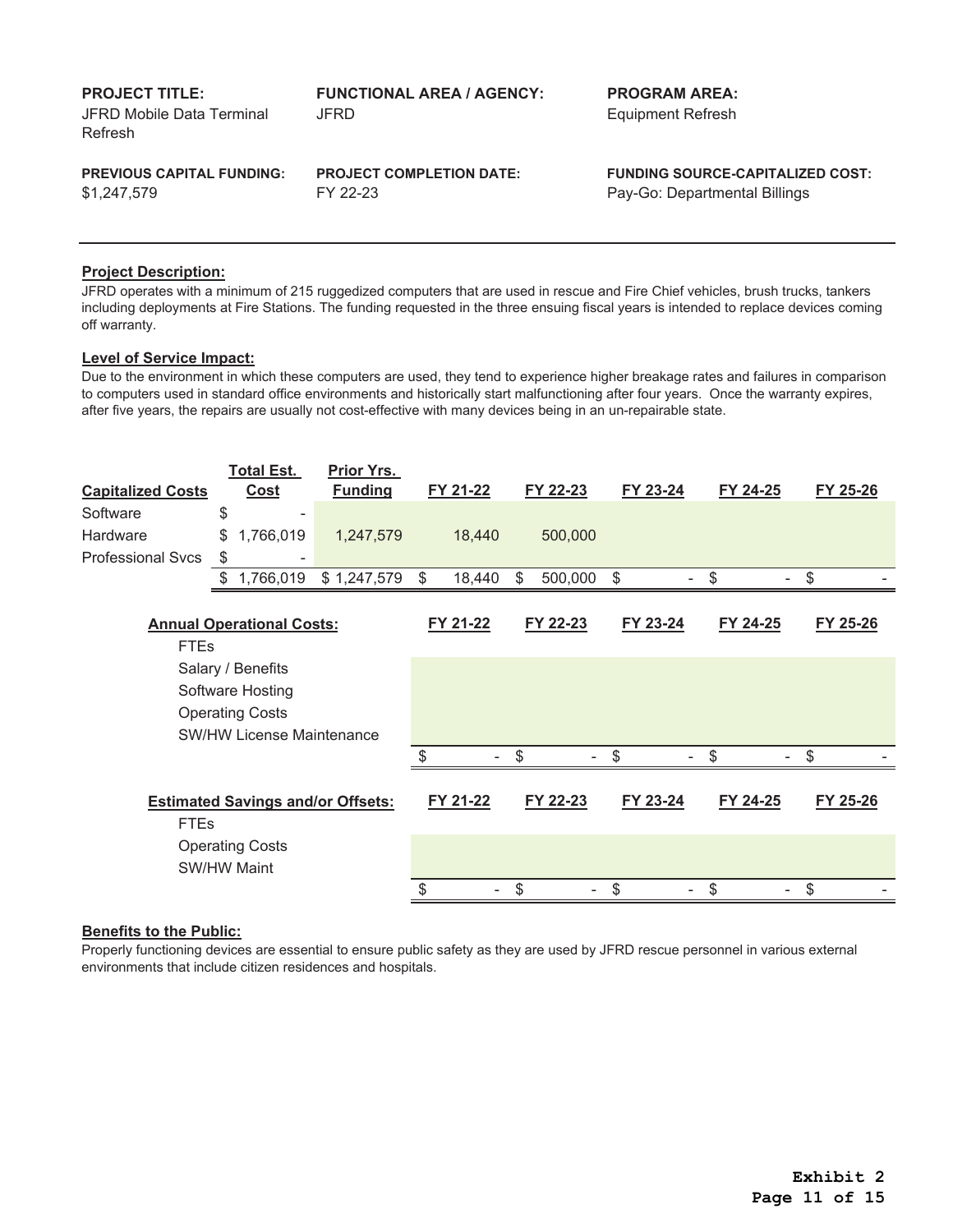| <b>PROJECT TITLE:</b><br>Security Upgrades - Technology / ITD<br>ITD | <b>FUNCTIONAL AREA / AGENCY:</b> | <b>PROGRAM AREA:</b><br>Infrastructure / Equipment |
|----------------------------------------------------------------------|----------------------------------|----------------------------------------------------|
| <b>PREVIOUS CAPITAL FUNDING:</b>                                     | <b>PROJECT COMPLETION DATE:</b>  | <b>FUNDING SOURCE-CAPITALIZED COST:</b>            |
| \$390,000                                                            | Ongoing                          | <b>Borrowing</b>                                   |

This project is focused on continuing critical protection with a fortified security perimeter defense to defend ingress network traffic for the COJ enterprise. In FY22 we will be upgrading the COJ Web Filtering protection which provides enhanced security to COJ employees that utilize the internet.

#### **Level of Service Impact:**

Prevents loss of confidentiality, maintains integrity ,and insures availability of COJ IT assets and services.

| <b>Capitalized Costs</b>         |    | <b>Total Est.</b><br><b>Cost</b>         |    | Prior Yrs.<br><b>Funding</b> | FY 21-22      | FY 22-23      | FY 23-24      | FY 24-25     | FY 25-26     |
|----------------------------------|----|------------------------------------------|----|------------------------------|---------------|---------------|---------------|--------------|--------------|
| Software                         | \$ | 118,000                                  |    |                              | 118,000       |               |               |              |              |
| Hardware                         | \$ | 1,040,000                                |    | 390,000                      |               | 240,000       | 340,000       | 35,000       | 35,000       |
| <b>Professional Svcs</b>         | \$ |                                          |    |                              |               |               |               |              |              |
|                                  | \$ | 1,158,000                                | \$ | 390,000                      | \$<br>118,000 | \$<br>240,000 | \$<br>340,000 | \$<br>35,000 | \$<br>35,000 |
| <b>Annual Operational Costs:</b> |    |                                          |    |                              | FY 21-22      | FY 22-23      | FY 23-24      | FY 24-25     | FY 25-26     |
| <b>FTEs</b>                      |    |                                          |    |                              |               |               |               |              |              |
| Salary / Benefits                |    |                                          |    |                              |               |               |               |              |              |
|                                  |    | Software Hosting (annual increase)       |    |                              |               | 8,955         | 9,224         | 9,501        | 9,785        |
| <b>Operating Costs</b>           |    |                                          |    |                              |               |               |               |              |              |
|                                  |    | SW/HW License Maint (annual increase)    |    |                              |               |               |               |              |              |
|                                  |    |                                          |    |                              |               | \$<br>8,955   | \$<br>9,224   | \$<br>9,501  | \$<br>9,785  |
|                                  |    |                                          |    |                              |               |               |               |              |              |
|                                  |    | <b>Estimated Savings and/or Offsets:</b> |    |                              | FY 21-22      | FY 22-23      | FY 23-24      | FY 24-25     | FY 25-26     |
| <b>FTEs</b>                      |    |                                          |    |                              |               |               |               |              |              |
|                                  |    | <b>Operating Costs</b>                   |    |                              |               |               |               |              |              |
|                                  |    | <b>SW/HW Maint</b>                       |    |                              |               |               |               |              |              |
|                                  |    |                                          |    |                              |               | \$            | \$            | \$           | \$           |

## **Benefits to the Public:**

Reduces risk of interruption of all COJ services supported by Information Technology (e.g. Libraries, Tax Collector, Courts, Permits, Community Centers, Parks, COJ.net).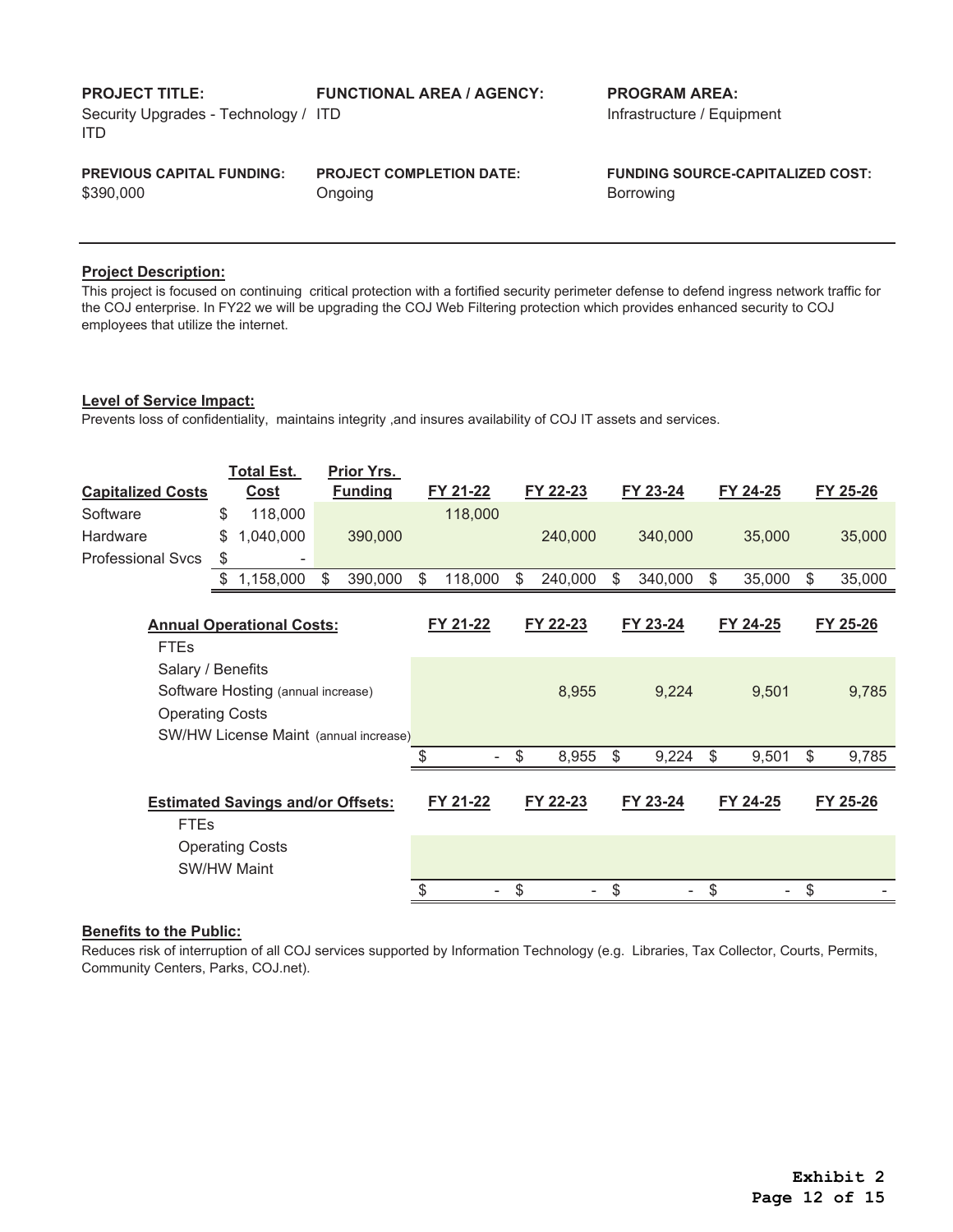| <b>PROJECT TITLE:</b><br>P25 Radio - Radio Site Expansion Citywide | <b>FUNCTIONAL AREA / AGENCY:</b> | <b>PROGRAM AREA:</b><br>Radio System    |
|--------------------------------------------------------------------|----------------------------------|-----------------------------------------|
| <b>PREVIOUS CAPITAL FUNDING:</b>                                   | <b>PROJECT COMPLETION DATE:</b>  | <b>FUNDING SOURCE-CAPITALIZED COST:</b> |
| \$0                                                                | FY 25-26                         | <b>Borrowed Funds</b>                   |

The previous Radio Communications System was limited to 10 sites, which limits the in-building coverage of the system. However, P25, the current radio system is capable of supporting 15 sites. The project scope is to add five simulcast radio sites to the P25 system; Montgomery Correctional Institute/PFARM, Bayview, Mayport Substation, Crystal Springs and Community Hall.

## **Level of Service Impact:**

Completion of this project will enhance and improve the in-building communication coverage for Duval County and surrounding areas on the current radio system.

|                          | <b>Total Est.</b>                        | Prior Yrs.     |                          |             |             |              |             |
|--------------------------|------------------------------------------|----------------|--------------------------|-------------|-------------|--------------|-------------|
| <b>Capitalized Costs</b> | Cost                                     | <b>Funding</b> | FY 21-22                 | FY 22-23    | FY 23-24    | FY 24-25     | FY 25-26    |
| Software                 | \$                                       |                |                          |             |             |              |             |
| <b>Hardware</b>          | \$<br>6,201,600                          |                |                          | 1,240,320   | 1,240,320   | 1,240,320    | 1,240,320   |
| Professional Svcs        | 3,343,035<br>S                           |                |                          | 668,607     | 668,607     | 668,607      | 668,607     |
|                          | 9,544,635<br>\$                          | \$             | \$<br>٠                  | \$1,908,927 | \$1,908,927 | \$1,908,927  | \$1,908,927 |
|                          |                                          |                |                          |             |             |              |             |
|                          | <b>Annual Operational Costs:</b>         |                | FY 21-22                 | FY 22-23    | FY 23-24    | FY 24-25     | FY 25-26    |
| <b>FTEs</b>              |                                          |                |                          |             |             |              |             |
| Salary / Benefits        |                                          |                |                          |             |             |              |             |
|                          | Software Hosting (annual increase)       |                |                          |             |             |              |             |
| <b>Operating Costs</b>   |                                          |                |                          |             |             |              |             |
|                          | SW/HW License Maint (annual increase)    |                |                          |             |             | 45,364       | 45,441      |
|                          |                                          |                | $\overline{\phantom{a}}$ | \$<br>۰     | \$          | \$<br>45,364 | 45,441<br>S |
|                          |                                          |                |                          |             |             |              |             |
|                          | <b>Estimated Savings and/or Offsets:</b> |                | FY 21-22                 | FY 22-23    | FY 23-24    | FY 24-25     | FY 25-26    |
| <b>FTEs</b>              |                                          |                |                          |             |             |              |             |
|                          | <b>Operating Costs</b>                   |                |                          |             |             |              |             |
|                          | <b>SW/HW Maint</b>                       |                |                          |             |             |              |             |
|                          |                                          |                | \$<br>۰.                 | \$          | \$          | \$           | \$          |

#### **Benefits to the Public:**

This project will enhance and improve the in-building communication coverage for Duval County and surrounding areas on the current radio system which will minimize public safety radio outages and utilize the full capabilities of the radio system.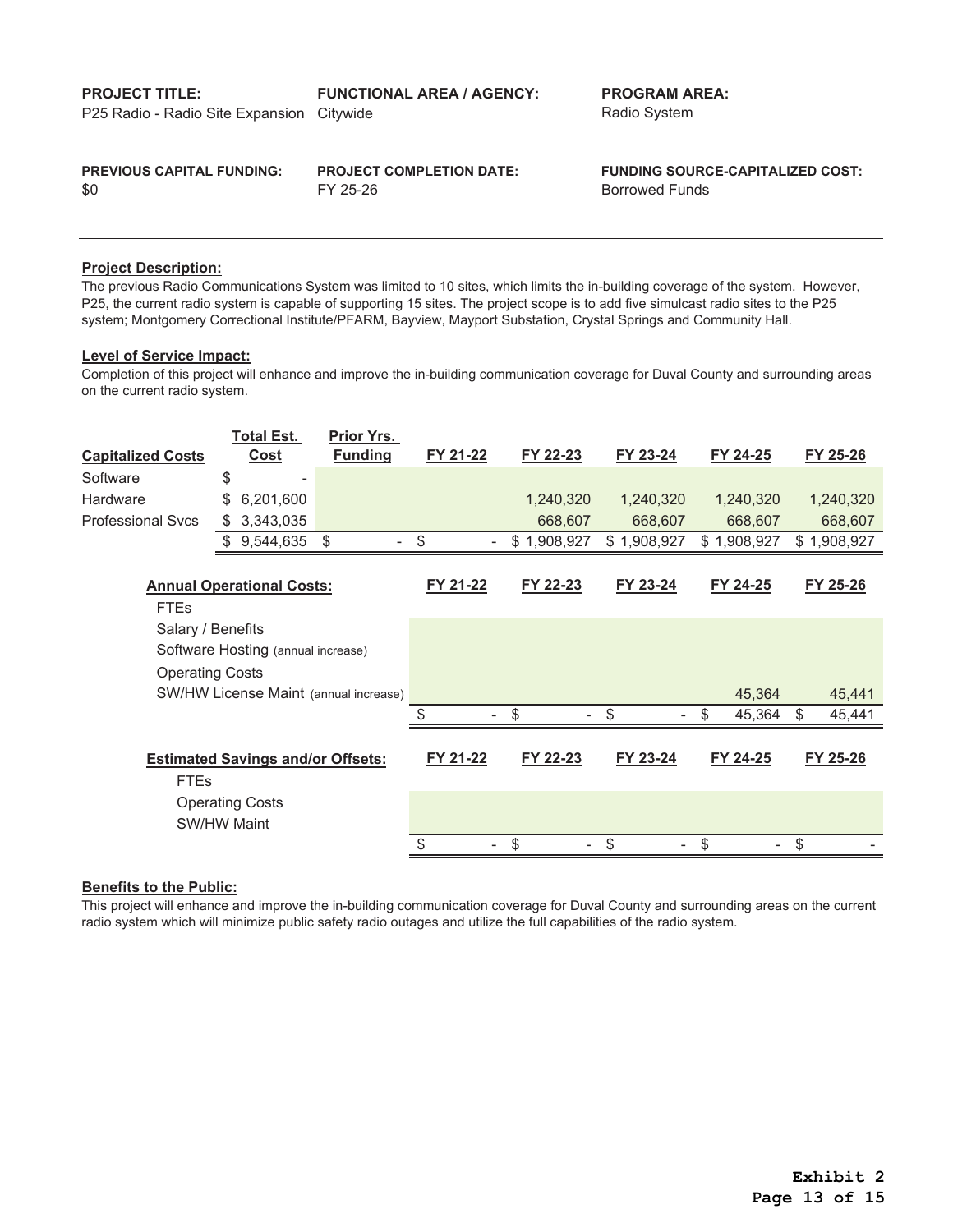| <b>PROJECT TITLE:</b><br>Radio - Microwave Network Radio Citywide<br><b>Sites</b> | <b>FUNCTIONAL AREA / AGENCY:</b> | <b>PROGRAM AREA:</b><br>Radio System    |
|-----------------------------------------------------------------------------------|----------------------------------|-----------------------------------------|
| <b>PREVIOUS CAPITAL FUNDING:</b>                                                  | <b>PROJECT COMPLETION DATE:</b>  | <b>FUNDING SOURCE-CAPITALIZED COST:</b> |
| \$459.883                                                                         | FY 21-22                         | Pay-Go: Departmental Billings           |

Replace Microwave Indoor Radio Units installed in 12 City of Jacksonville's two-way radio Microwave Network Towers. The existing Microwave Indoor Units were discontinued for purchase in 2013 by the Manufacturer and are considered End of Life (EOL).

## **Level of Service Impact:**

Tower Locations are: Community Hall, Crystal Springs, Firestone, Lloyd Road, First Street, Garden City, Greenland Road, Hogan Road, City of Jacksonville Beach, JEA Plaza, JEA Systems Operation Control Center(SOCC), Kernan Road, JEA St. Johns Power Park and Yellow Water Road.

|                                  |               | <b>Total Est.</b>                        |       | Prior Yrs.     |               |          |                         |          |          |          |
|----------------------------------|---------------|------------------------------------------|-------|----------------|---------------|----------|-------------------------|----------|----------|----------|
| <b>Capitalized Costs</b>         |               | <b>Cost</b>                              |       | <b>Funding</b> |               | FY 21-22 | FY 22-23                | FY 23-24 | FY 24-25 | FY 25-26 |
| Software                         | \$            |                                          |       |                |               |          |                         |          |          |          |
| Hardware                         | \$            | 554,315                                  |       | 459,883        |               | 94,432   |                         |          |          |          |
| <b>Professional Svcs</b>         | \$            | ۰                                        |       |                |               |          |                         |          |          |          |
|                                  | $\frac{1}{2}$ | 554,315                                  | $\$\$ | 459,883        | $\sqrt[6]{2}$ | 94,432   | $\sqrt[6]{\frac{1}{2}}$ |          | \$       | \$       |
|                                  |               |                                          |       |                |               |          |                         |          |          |          |
| <b>Annual Operational Costs:</b> |               |                                          |       |                | FY 21-22      | FY 22-23 | FY 23-24                | FY 24-25 | FY 25-26 |          |
| <b>FTEs</b>                      |               |                                          |       |                |               |          |                         |          |          |          |
| Salary / Benefits                |               |                                          |       |                |               |          |                         |          |          |          |
|                                  |               | Software Hosting (annual increase)       |       |                |               |          |                         |          |          |          |
| <b>Operating Costs</b>           |               |                                          |       |                |               |          |                         |          |          |          |
|                                  |               | SW/HW License Maint (annual increase)    |       |                |               |          |                         |          |          |          |
|                                  |               |                                          |       |                |               |          | \$                      | \$       | \$       | \$       |
|                                  |               |                                          |       |                |               |          |                         |          |          |          |
|                                  |               | <b>Estimated Savings and/or Offsets:</b> |       |                |               | FY 21-22 | FY 22-23                | FY 23-24 | FY 24-25 | FY 25-26 |
| <b>FTEs</b>                      |               |                                          |       |                |               |          |                         |          |          |          |
| <b>Operating Costs</b>           |               |                                          |       |                |               |          |                         |          |          |          |
|                                  |               | <b>SW/HW Maint</b>                       |       |                |               |          |                         |          |          |          |
|                                  |               |                                          |       |                | \$            |          | \$                      | \$       | \$       | \$       |

#### **Benefits to the Public:**

Minimize Public Safety two-way radio communication outages in an effort to prevent adverse impacts to the ability to maintain a continuously operational City P25 Radio System. The Microwave Indoor Radio Units provides a mechanism for utilizing the full capabilities of the P25 Radio System.